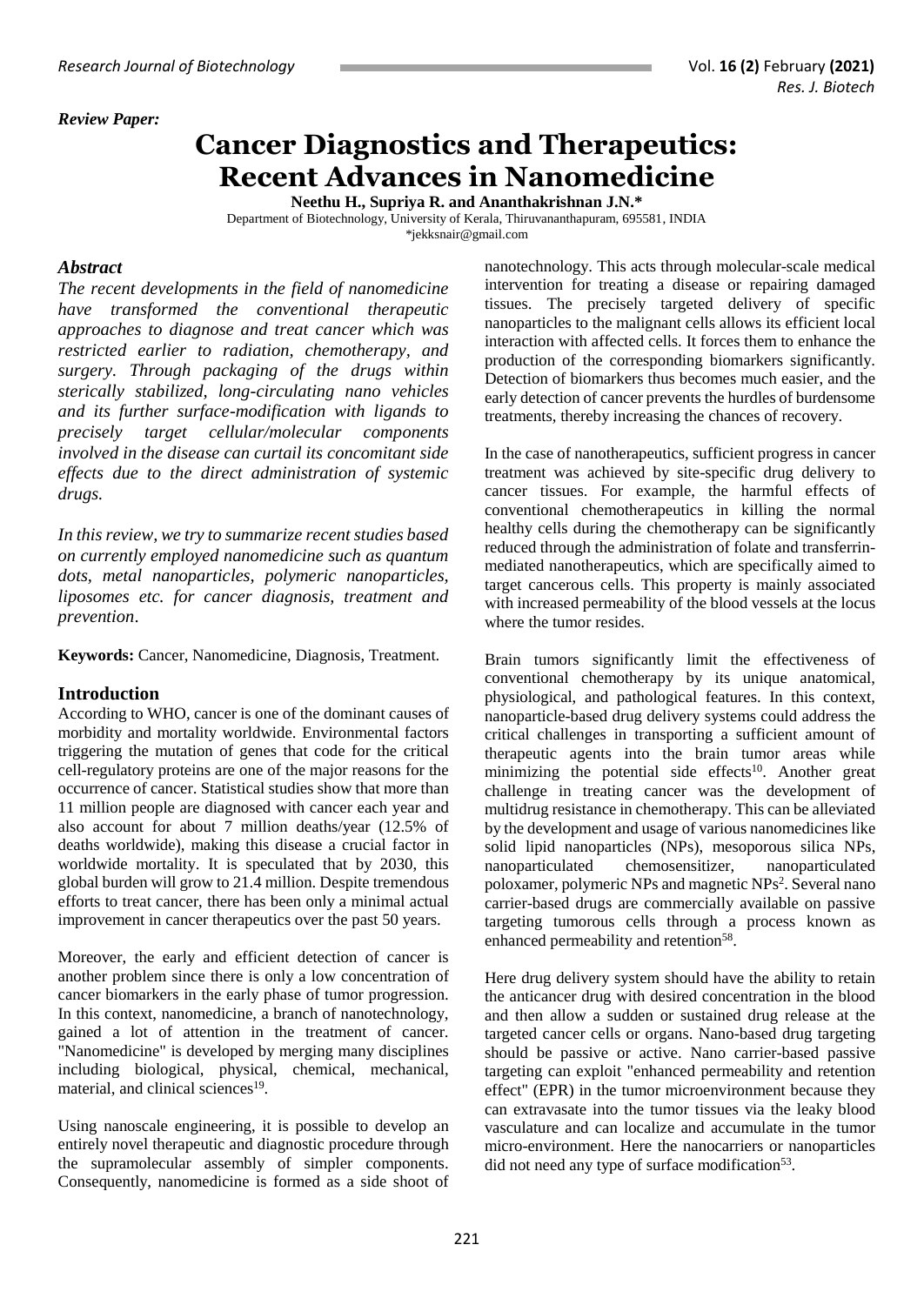Nanomedicine based active targeting imparts specificity by the interaction of different ligands such as transferrin, folic acid, enzymes, engineered antibodies, and biological organic molecules like proteins and carbohydrates. Herein, the nanoparticles endowed with ligands are proficient at binding with specific receptors that are overexpressed on the tumor surface and prevent the non-specific uptake of nanoparticles by cells.

Thus, it can remarkably upgrade the therapeutic effectiveness of nanomedicine in the treatment of cancer metastasis $55,22$ . Multifunctional nanomedicine shows considerable promise as a futuristic medicine that enables the early detection of cancer cells, accurate cancer imaging, and its treatment, such as intrinsic and targeted therapy with minimal toxicity. Analysis of different approaches of nanomedicine will help to optimize biomedicine systems associated with nano-oncology. The current review attempts to evaluate the role of various nanoparticles used in different biomedicine approaches, which will provide an attractive impact in the field of nano-oncology. It is proved that time responsive delivery owing to internal stimuli (e.g. pH, temperature, enzyme, redox, and  $H_2O_2$ ) and external stimuli (e.g. magnetic, photo, and ultrasound) of nanotherapeutics by surface modification of tumor cell-specific ligands ensure active targeting to tumors $40$ .

The analysis of cell-associated nanoparticles can be mainly done through microscopic and flow cytometric methods (qualitative analysis). New applications of mass spectrometric (MS) methods such as laser ablation ICP-MS (LA-ICP-MS), time-resolved ICP-MS (TR-ICP-MS), nano secondary ionization mass spectrometry (nano-SIMS), and mass cytometry (MC; mainly flow cytometry combined with time of flight mass spectrometry, ToF-MS) provide the quantitative data for the nanoparticle – cell interactions more precisely<sup>24</sup>.

## **Polymeric nanoparticles for cancer therapy**

In recent years, researchers have sought to develop cancer therapeutics involving drug delivery by a combination of nanotechnology and polymer chemistry<sup>18</sup> which has received great attention for its ability to improve the efficacy of these therapeutics. Several natural and synthetic biodegradable polymers including polyethylene glycol, starch, alginate, cellulose, hyaluronic acid, chitosan, gelatin, dextran, poly aspartic  $acid^{29}$ , polylactic acid and poly (lactide-*co*-glycolide) have been investigated for their potential to synthesize polymer nano-therapeutics. Polymer nanoparticles will exhibit different properties such as biodegradability, biocompatibility, hydrophobicity, high surface to volume ratio, enhanced colloidal stability etc. and make them key candidates for cancer treatment.

The smaller diameter and excellent biocompatibility of polymer nanoparticles will help the targeted delivery of tumor-specific drugs and will allow these therapeutic agents to circulate in the bloodstream for a longer time. The biocompatible and/or biodegradable property of the polymer nanoparticles will help to satisfy the requirement of the Food and Drug Administration (FDA). A combination of polymer nanoparticles with other biomolecules such as DNA (Polyplexes), micelles etc. bearing hydrophobic drugs helps to contribute a lot to nanomedicine. In most cases, the drug will be dispersed within the polymeric nanoparticle or attached to the polymeric backbone, and the nanopolymerdrug conjugates considered for biomedical applications are prepared using water-soluble polymers that provide prolonged therapeutic effects.

Nanospheres are the spherical polymer nanoparticles having the size range from tens to hundreds of nanometers consisting of synthetic/natural polymer (collagen, albumin, dextran) or amphiphilic copolymer characterized by amorphous or crystalline nature. The drug used for tumor targeting and treatment is either dissolved, entrapped, attached or encapsulated throughout or within the polymeric matrix and showed improved stability by preventing enzymatic and chemical degradation.

At the same time, the hydrophobic surface of nanospheres is highly susceptible to opsonization and clearance by the reticuloendothelial system. The nanospheres developed from albumin, starch, gelatin, polypropylene dextran, and polylactic acid are biodegradable. Nanospheres can deliver the concentrated dose of the drug to the tumor targets through enhanced permeability and retention effect or active targeting with the help of ligands attached to its surface.

Herein, site-specific targeting of nanospheres will reduce the toxicity by preventing drug exposure to healthy tissue. Out of the different strategies adopted to regulate the physicochemical properties of NPs, stimuli-responsive multistage nanocarriers were found to change their sizes in response to the local environment. Moreover, it represents a promising strategy in which multiple functionalities can be integrated into a single delivery system so that they can surpass multiple delivery barriers present<sup>59</sup>.

## **Nano dendrimers**

Nano dendrimers are highly branched and monodispersed macromolecules with nanometre scale-dimensional architecture emanating from it. Three components - a central core, an interior dendritic structure (the branches), and an exterior surface with functional surface groups are their main features. Here the polymer growth occurs in an outward direction starting from the central core molecule layer by layer using a series of polymerization reactions. Nano dendrimers are amenable to modification on their attached surface groups and can be tailored for specific therapeutic applications. Diagnostic agents are usually attached to these surface groups by chemical modification. The surface group will also affect the solubility and chelation ability, while the varied cores impart unique properties to the cavity size, absorption capacity and controlled release characteristics.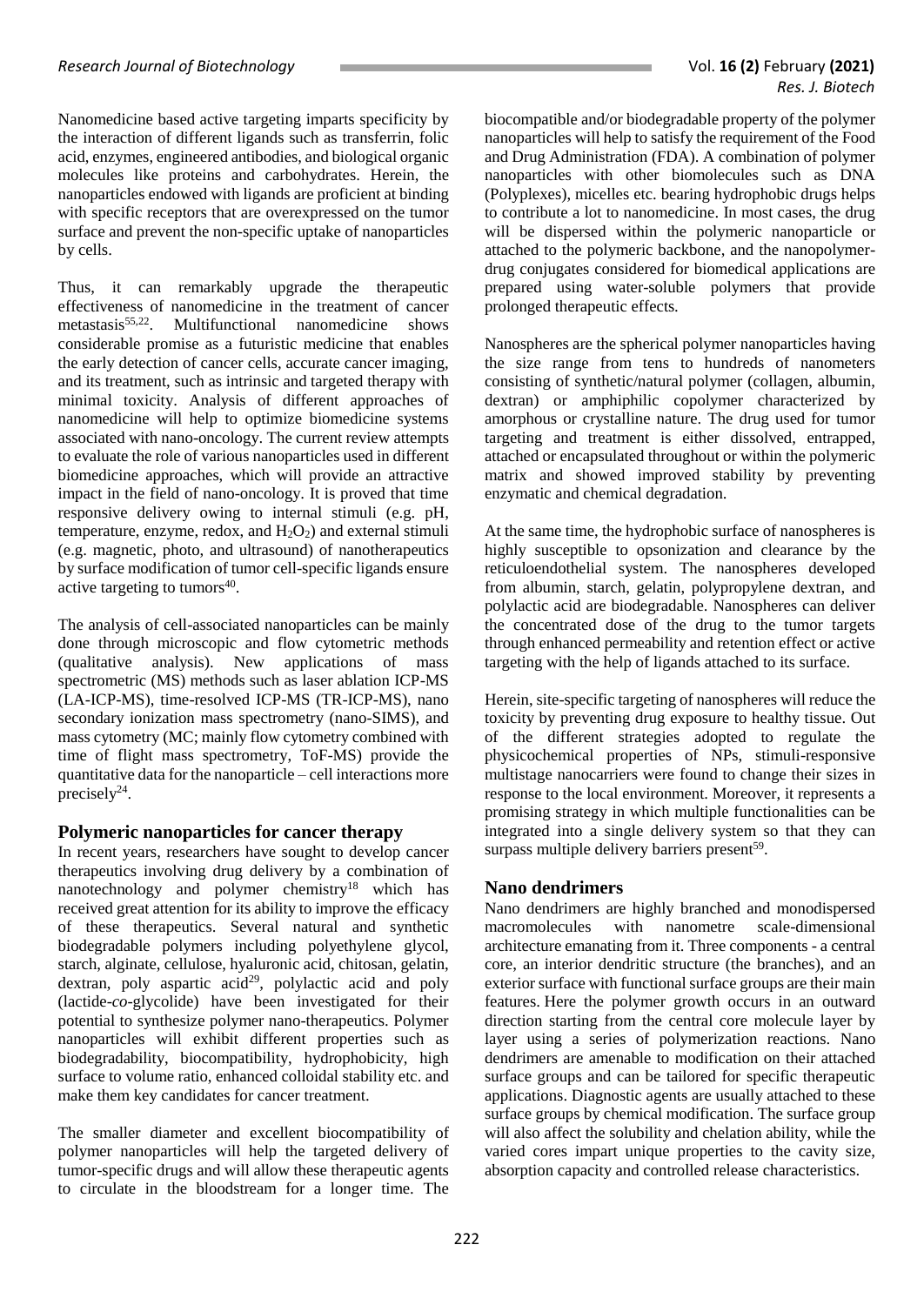Earlier studies revealed that nano-dendrimers have remarkable molecular monodispersity with suitable pharmacokinetic properties which are responsible for its various applications in the bio-medical field. Certain major biomedical applications of nanodendrimers include different modes of therapies (photodynamic therapy, neutron capture therapy), systemic drug delivery with cleavable chemistry for drug dissociation<sup>31</sup>, imaging etc. Elham<sup>1</sup> gave an account of special properties like high solubility, reduced systemic toxicity, and selective accumulation of the drug in solid tumors exhibited by drug-dendrimer conjugates. Researchers have developed "avidimers"<sup>33</sup> which are dendrimers functionalized with small targeting ligands and are able to target tumor vasculature using a methotrexatepolyamidoamine (PAMAM) bioconjugate platform<sup>41</sup>.

**Liposomes for cancer therapeutics:** Liposomes are phospholipid based nanosized drug carriers (50-500 nm), which can entrap drugs with various solubility (hydrophilic, hydrophobic and amphiphilic drugs) and have been used for the treatment of different diseases such as cancers, lymphomatous meningitis, tuberculosis and fungal infections <sup>53</sup>. Liposomes offer the advantages that they are non-toxic, high drug loading capacity, improved therapeutic drug index, enhanced stability, and are non- immunogenic for systemic and non-systemic administrations. Liposomes can be used for targeted drug delivery to areas where energy sources such as high-intensity ultrasound, microwaves, radio frequencies are necessary. For hyperthermia, thermosensitive liposomes are used which allow the release of encapsulated drugs at these specific areas<sup>5</sup>.

Moreover, recent reports reveal that liposomal formulations of doxorubicin (DOX) have been on the market for cancer therapy<sup>46</sup>. Doxil, a pegylated liposome loaded with active agent doxorubicin, was clinically used to treat multiple types of cancer, especially ovarian cancer. The protective coating of Doxil will increase the blood-residence time by preventing its destruction by the immune system. Daunoxome is another type of liposomal formation containing an aqueous solution of daunorubicin citrate used as a first-line therapy against Kaposi's sarcoma-associated with HIV<sup>9</sup>. Liposomal formulations are also associated with severe side effects due to their accumulation in skin tissue.

**Aquasomes (carbohydrate-ceramic nanoparticles):**  Aquasomes are self-assembled three-layered nanocarrier systems comprised of a solid phase nanocrystalline core coated with oligomeric film. Sometimes, they are surfacefunctionalized with biochemically active molecules with or without modification<sup>47</sup>. This surface functionalization will help them to evade the defense mechanism by our immune system and also prevent the degradation by other environmental challenges, thereby enhancing their retention capacity in the blood. The hydrophilic nature of aquasomes enables them to protect and preserve biologically active molecules and also helps to maintain structural and conformational integrity and the biochemical stability of bio-active compounds.

The increased surface to volume ratio of aquasomes may result in its increased degree of surface exposure and this property of aquasomes is exploited in targeting fragile biomolecules like peptide and protein hormones, enzymes, antigens and genes. The layered structures of aquasomes are self-assembled by non-covalent and ionic bonds. Different properties of aquasome like its excellent surface chemistry, structural stability, biodegradability etc. allow the efficient loading of drugs through ionic, non-covalent, van der Waals, and entropic forces.

The delivery of a drug by aquasome was attained through a combination of processes like specific targeting, molecular shielding, and sustained release process <sup>47</sup>. In vivo, biodegradation of aquasomes was achieved by monocytes and osteoclast. The phagocytosis of aquasomes was categorized into two i.e*.* 1) aquasomes taken up alone followed by its dissolution in the cytoplasm after the disappearance of phagosome membrane and 2) dissolution after the formation of heterophagosome <sup>37</sup>.

#### **Quantum dots**

Quantum dots (QDs) are nanosized semiconductor crystals measuring only a few nanometers which are about the same size as a protein molecule or a short sequence of DNA. QDs with novel optical and electrical properties developed as a new strategy for nanomedicine with particular emphasis on diagnostics and therapy. In the presence of a light source, these quantum dots emit specific colors of light depending upon their size (band shift) and they are found to have sizetunable light emission (Figure 1).

They also offer superior signal brightness, high surface to volume ratio, resistance to photobleaching, and broad absorption spectra for simultaneous excitation of multiple fluorescence colors. These properties are responsible for many of its medical applications including cell labelling, biosensing, *in vivo* imaging, bimodal magnetic-luminescent imaging, *in vitro* diagnostics and as a gene-silencing tool (siRNA) etc. They are also involved in tumor or vascular imaging that can be approved for human clinical use.

For the identification of biomarkers in cancer stromal cells, Chunwei et al<sup>16</sup> developed a promising quantum dot-based tool, which is a probe-based multiplexed molecular imaging method.

Nanomedicine can employ various pathways for cellular entry, which involves penetration, endocytosis, and semiendocytosis, and in the case of endocytosis, different mechanisms were available including phagocytosis and pinocytosis through clathrin-dependent and clathrinindependent pathways. QDs are more likely to utilize caveolae-mediated endocytosis, which is clathrin-dependent pinocytosis. It is reported that folate conjugated fluorescent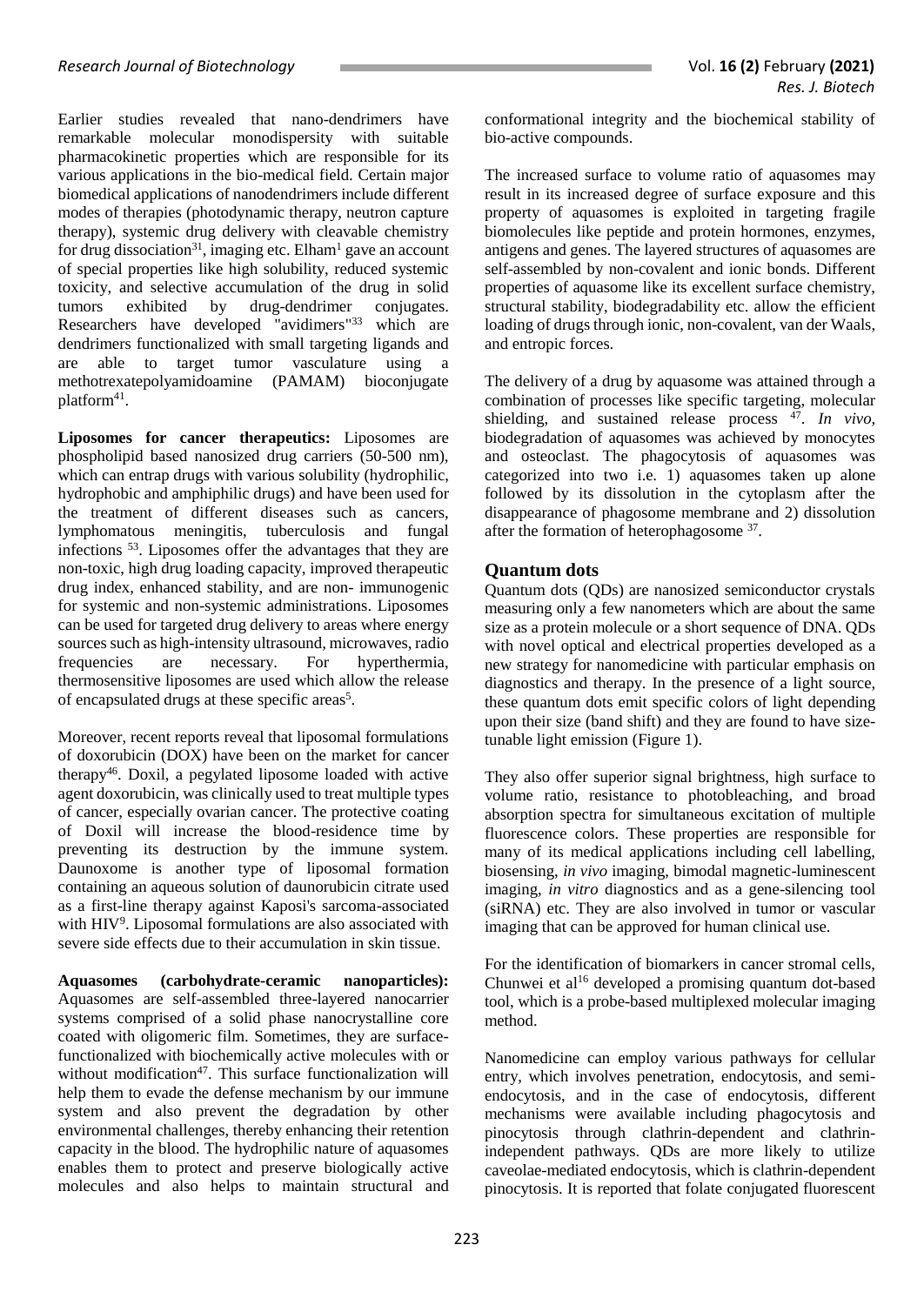QDs are targeted towards tumor cells by means of receptormediated endocytosis. 44,51,57

QDs can be surface functionalized with different compounds. For example, biotin antibody complexes with streptavidin functionalized Quantum Dots are used for *in vivo* cell labelling of membrane receptors, immune filtration assays etc. (Figure 2). Here the antibody will not be cleaved and retains the whole molecule attached to the quantum dot surface. The targeted delivery of QDs and QD conjugates is an indispensable necessity for selective imaging and effective therapy of cancer (Figure 3).

Receptors that are overexpressed in malignant conditions form ideal targets for delivering the drug in cancer cells. The various mechanisms for transporting and delivering QDs inside cells include both physical and biochemical techniques. Biochemical processes such as peptide, antibody and secondary antibody-based drug targeting are found to be the most promising tools for selective labelling of cancer cells with QDs. In contrast, physical techniques such as electroporation and microinjection have practical limitations in *in vivo* applications. QDs are a hopeful substitute for conventional fluorophores and photosensitive drugs and can be used in *in vivo* imaging and photodynamic therapy of cancer<sup>8</sup>.

Quantum dot-based theranostic drug delivery was newly developed to study the mechanism of drug delivery inside the cell<sup>4</sup>. QD-based micelle conjugated with anti-epidermal growth factor receptor (EGFR) nanobody (Nb) is reported to exhibit anticancer property due to the presence of an entrapped anticancer drug aminoflavone (AF)<sup>54</sup>.

QD bioconjugates can be delivered to tumors *in vivo* by both active and passive targeting mechanisms, although passive targeting is much slower and less efficient than active targeting. In the passive targeting mechanism, QD bioconjugates accumulate preferentially at tumor sites due to enhanced permeability and retention effect. This effect can be attributed to the fact that angiogenic tumors (i) produce vascular endothelial growth factors, which are responsible for enhanced permeability, (ii) lack an effective lymphatic drainage system, which results in QD bioconjugates accumulation.

On the other hand, in the active targeting mechanism, antibody-conjugated QDs are employed where the antibody gets attached to their specific tumor biomarkers such as prostate-specific membrane antigen present on the tumor cells at the target site.



**Figure 1: Band shift based on decreasing size of Quantum Dots (QDs) i.e. the bandgap (Eg) of the semiconductor nanocrystal increases with decreasing size, while discrete energy levels also increases at the band-edges. This size based optical property of QDs is due to the quantum confinement effect. VB: Valence band; CB: Conduction band.**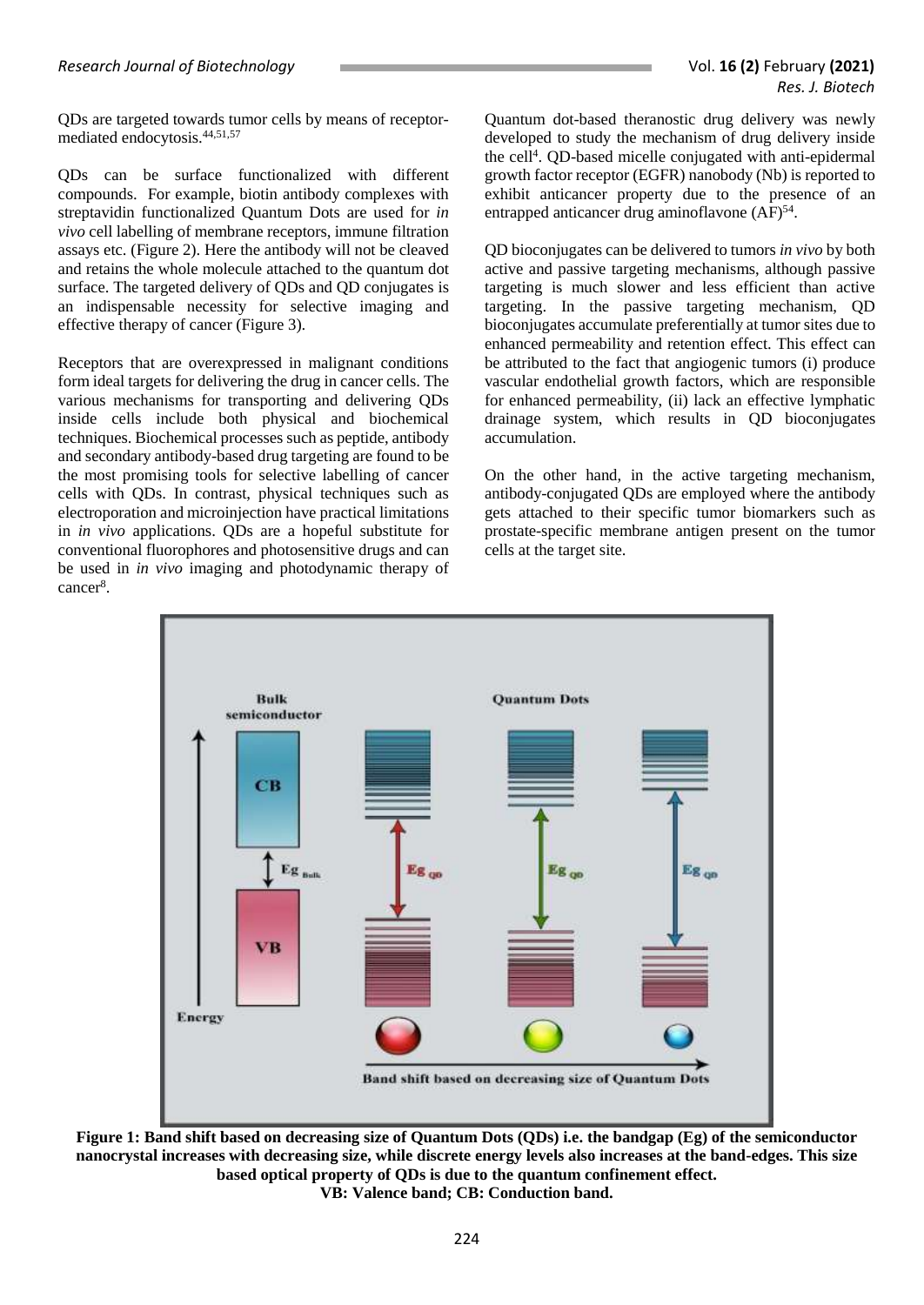

**Figure 2: Schematic representation of Biotin-antibody complexes with streptavidin functionalized Quantum Dot.**



**Figure 3: Quantum dot (QD) -based cancer therapy. The combination of different targeting ligands, imaging labels, therapeutic drugs, and many other agents can be used for targeted drug delivery to tumor cells. The enhanced permeability caused due to the vascular endothelial growth factors produced by the angiogenic malignant cells and retention due to lack of lymphatic drainage system cause QD bioconjugates to accumulate preferentially at tumor sites resulting in target specificity. There the QD conjugates are taken up by cellular endosomes followed by drug release inside the cellular micro environment.**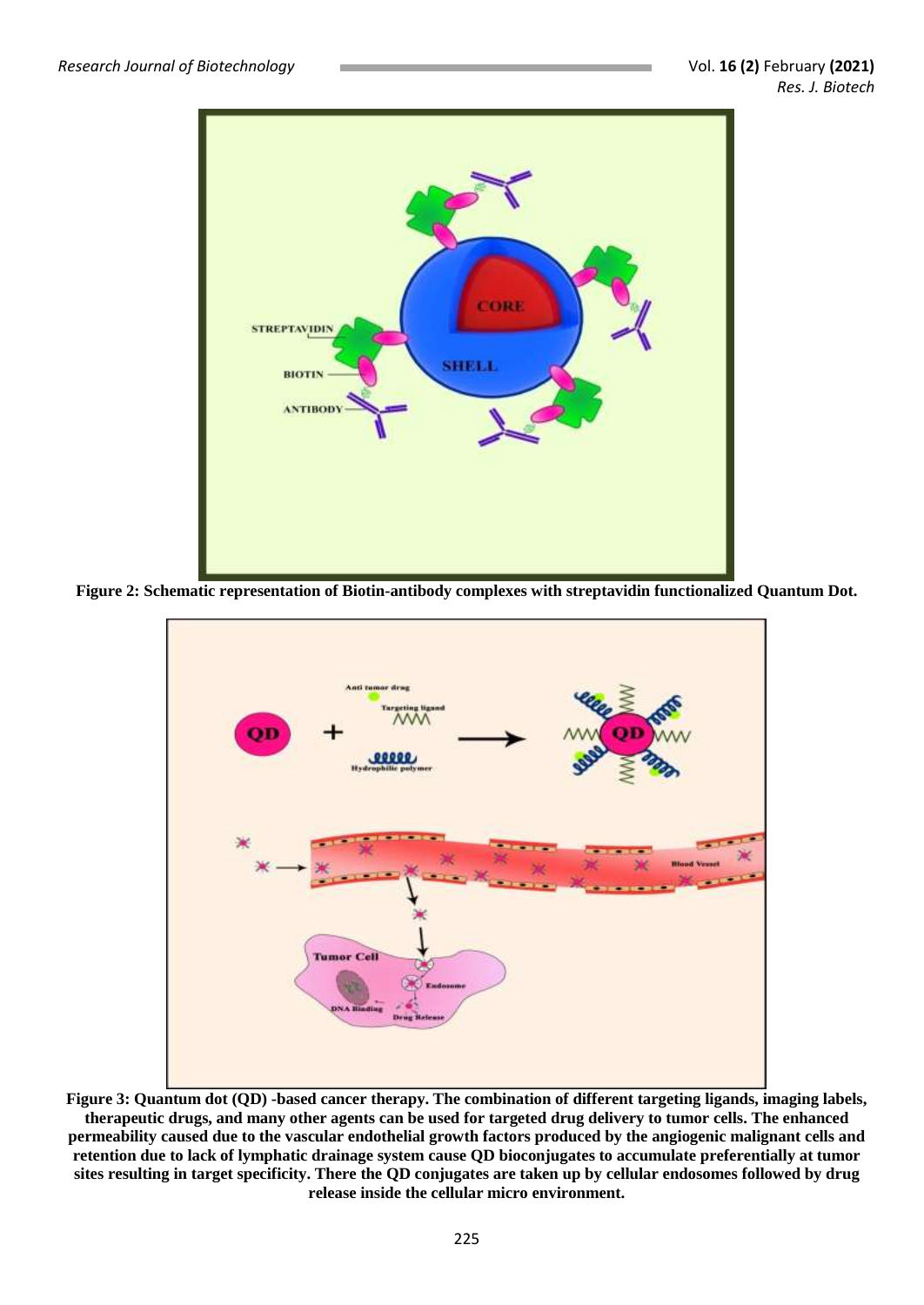## **Metal Nanoparticles**

Metal nanoparticles with improved characteristics such as high surface-to-volume ratio, broad optical properties, unique magnetic, thermal, catalytic and electrical property, facile surface chemistry and functionalization<sup>7</sup> may have the potential to address problems related to conventional chemotherapy. Conventional therapy may result in target non-specificity which may lead to many clinical outcomes like severe systemic toxic effects. Studies reveal that metal nanoparticle-mediated targeted delivery of drugs might significantly reduce the dosage of anticancer drugs with better specificity, enhanced efficacy and low toxicities. Metal nanoparticles are multifaceted agents with a variety of biomedical applications including different molecular diagnostic assays<sup>48</sup>, imaging, photothermal therapy, radiotherapy  $^{23}$  drug and gene delivery<sup>42</sup> etc.

The highly tunable optical properties of noble metal NPs (e.g. gold, silver, copper or combination of these metal particles) make them suitable to accept wavelengths based on their shape (e.g. Spheroids, rods, triangle etc.), size (e.g. 1 to 100 nm), composition (e.g. core/shell or alloy noble metals) and dielectric environment<sup>28</sup>. In addition to this, the size of the nanoparticles enables them to interact with membrane proteins, enzymes, antibodies, peptides, DNA/RNA and other component of cells and allows the specific targeting of various tumor cells<sup>52</sup>.

Surface modification with biocompatible polymers (e.g., polyethylene glycol) helps to prolong their *in vivo*  circulation of drug and its gene delivery applications <sup>20</sup>. Gold nanoparticles surface-functionalized with various biomolecules can be used for gene silencing, hyperthermia, radiotherapy, and drug delivery.

Recently Ru et al<sup>43</sup> studied the role of PEGylated hollow gold nanoparticles for combined X-Ray radiation and photothermal therapy for the treatment of cancer *in vitro*. It was also found that the modified particles help to develop an enhanced computed tomography (CT) imaging using breast tumor model.

Similarly, gold nanoclusters endowed with BSA and folic acids enhance the radiation efficiency for the treatment of intracranial glioma tumors<sup>27</sup>. PEG-coated AuNPs will retain in the blood vessels for a long time preventing the fast elimination of AuNPs from the body and allow the crossing of Blood Brain Barrier (BBB), thereby increase its therapeutic efficacy<sup>3</sup>.

L-DOPA-functionalized multi-branched [gold nanoparticles](https://www.sciencedirect.com/topics/medicine-and-dentistry/gold-nanoparticle) also act as an efficient BBB penetrating nanomedicine for brain tumors as compared to the structurally similar gold nanoparticles functionalized with a non-targeting ligand. It was noted that brain macrophage could easily internalize L-DOPA functionalized gold nanoparticles without developing any inflammation<sup>21</sup>. CYT-6091 is an example of tumor necrosis factor (TNF)-alpha bound to PEG-coated gold nanoparticles (~27 nm) developed by Cyt Immune Sciences, Inc. for therapy of solid tumors<sup>38</sup>.

Porcel et al<sup>39</sup> studied the combination of platinum nanoparticles with fast ions which play a key role in cancer therapy. Recently Manu et  $al^{35}$  introduced a green chemistry approach to synthesize galactoxyloglucan functionalized AuNPs (PST-GNPs) with cancer-cell-specific toxic property.

Metal nanoparticles can efficiently convert photon energy or radio frequencies into heat using its nonradiative properties. This enables the damage of targeted cancer cells<sup>12</sup> by thermal effects like hyperthermia, coagulation, and evaporation<sup>14</sup>. Several types of metal nanoparticles exhibit the ability to develop heat at levels up to 70  $\degree$ C through nearinfrared light excitation or oscillating magnetic field stimulation $13,25$ . The potential anticancer activity of metal nanoparticles mainly depends on several intrinsic and extrinsic factors.

This internal or intrinsic antitumor effect (antioxidant activity) will help the metal nanoparticles to prevent the tumor formation, its development and further progression of tumor<sup>3</sup> , while various extrinsic/external stimuli like infra-red or x-Rays, gamma rays and charged particles cause the production of free radicals which is fatal to cancer cells and also enhances the cytotoxic effect of ionizing radiations. Here the metal nanoparticles act as co-adjuvants $17$ . Radiotherapy using metal nanoparticles (Gold nanoparticles) helps to increase the specificity of radiations to the targeted site which results in the reduced dose of radiations and ultimately helps to prevent the toxicity and damage to the healthy tissues<sup>26</sup>.

#### **Magnetic nanoparticles for cancer therapy**

Recent developments in the field of oncology have shown remarkable progress with the use of magnetic nanoparticles (MNPs) in therapeutics. These nanoparticles possess many intrinsic magnetic properties such as tunable particle size, high surface energy, magnetic response, and superparamagnetism, which make them the most demanding contrast agents for magnetic resonance imaging (MRI) and induced magnetic hyperthermia. The magnetic nanoparticles are excellent materials for targeted drug delivery too.

Studies have proved that controlling the size and surface coatings of MNPs could reduce its toxicity and improve the magnetic behaviours of MNPs. Improving the drug loading capacity, increasing their specificity and affinity to target cancer cells, MNPs can be more suitable for clinical use with integrated imaging and multimodal therapy in the treatment of cancer which could create a profound impact<sup>36</sup> in future.

For most biomedical applications, the magnetic nanoparticles will mainly exist in the superparamagnetic state<sup>36</sup>. High surface to volume ratio of magnetic nanoparticles is fully exploited when they are used as drug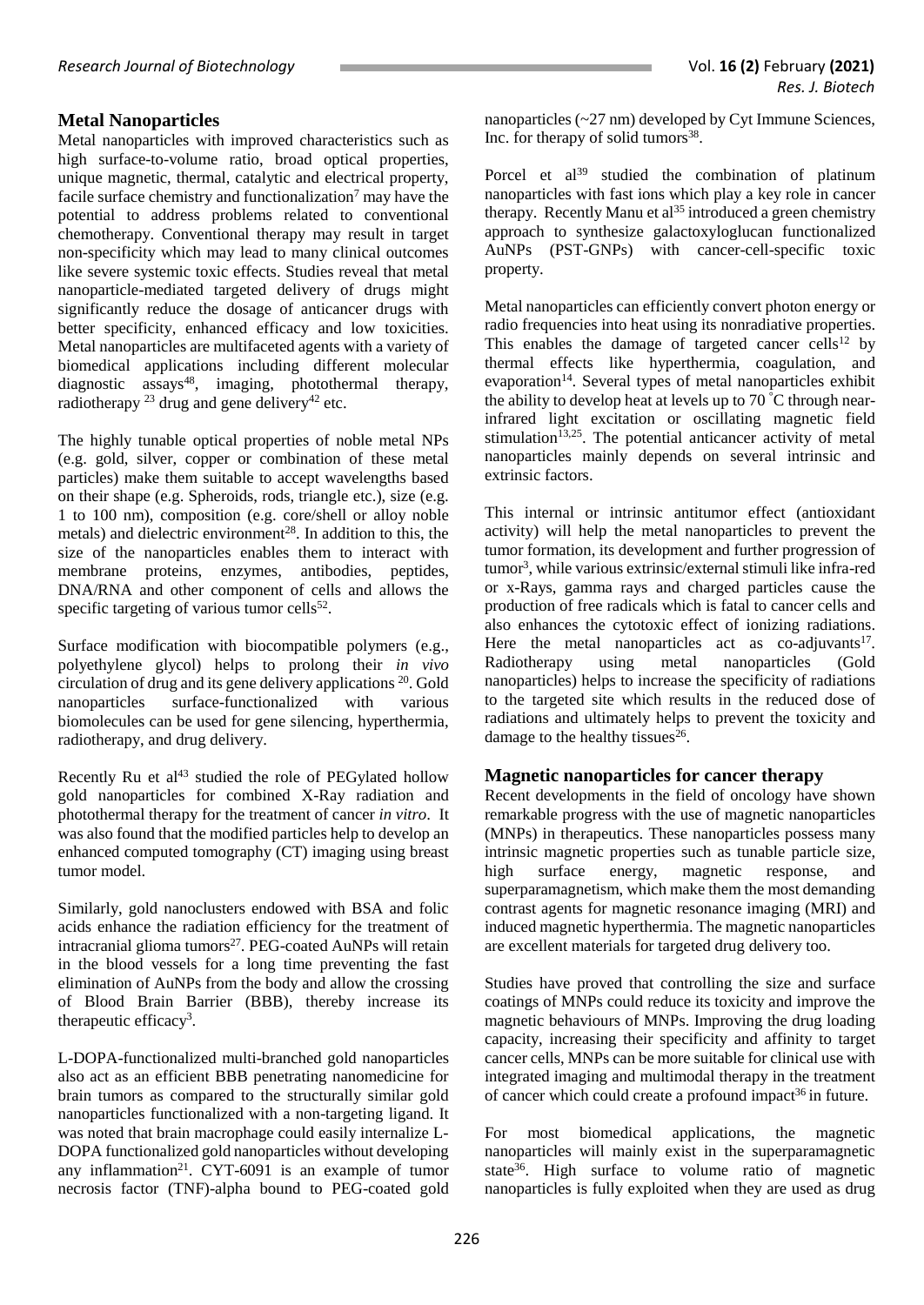delivery agents and *in vivo* targeting of these drugs to the desired specific location is possible due to the presence of the external magnetic field. MNPs can be used in several different therapeutic methods such as chemotherapy, magnetic hyperthermia (MHT)<sup>56</sup>, photodynamic therapy  $(PDT)^{32}$  and photo thermal therapy  $(PTT)^{49}$ .

Though early detection of cancer can be achieved by MRI, individualized treatment combined with MRI can impart proper and increased efficacy treatment for cancer. The most commonly used magnetic nanoparticles are small iron oxide nanoparticles ( $\sim$ 20 nm), which include magnetite ( $Fe<sub>3</sub>O<sub>4</sub>$ ) and maghemite ( $\gamma$ -Fe<sub>2</sub>O<sub>3</sub>).

They are able to invade tumors and kill cancer cells by generating heat under magnetic fields. Chen et al<sup>11</sup> studied the possibility of using a reducible copolymer (polyamidoamine) self-assembled with superparamagnetic iron oxide nanoparticles (SPIONS) as a magnetic nanovector to deliver doxorubicin and other therapeutic drugs for cancer therapy. In another study, Manjili et  $al<sup>34</sup>$  used iron–gold core-shell as a contrast agent in radiation therapy of breast cancer. The magnetic mediators, due to their better temperature homogeneity and magnetic properties, have applications in cancer hyperthermia treatment. Superparamagnetic iron oxide  $\overline{\text{NPs}}^{30}$ , various iron oxidebased NPs such as  $MFe<sub>2</sub>O<sub>4</sub>$  (M= Co, Ni, Mn, Zn, Cu, Mg) etc.) and lanthanum strontium manganese oxide (LSMO) are among some of them. So far, magnetic iron oxide-based NPs dominate hyperthermia treatment in cancer as a heating mediator<sup>45</sup>.

The synergistic effect of iron oxide magnetic nanoparticle with photosensitizer (PS) molecule can be utilized for photodynamic therapy (PDT). PDT is a non-invasive treatment, and its treatment modality is purely based on the administration of a photosensitizer to the superficial tumor site. Irradiating with visible-near infrared light, it generates reactive oxygen species (ROS)/singlet oxygen, which cause fatal effects to the cancer cells in a moderate way.

But the short lifetime of ROS, the lack of selectivity of PDT and minuscule laser permeability etc. demand the necessity of new therapeutic strategy. The combination of magnetic iron oxide nanoparticle with photosensitizer is a new and promising PDT approach, which is able to compensate these encumbrances (Figure 4).



**Figure 4: Photodynamic therapy using folic acid conjugated magnetic nanoparticles (MNPs). Folic acid specifically binds to folate receptors which are specialized markers that distinguishes cancer cells from normal cells. Folic acid conjugated with MNPs targets to the superficial tumor site and when irradiated with visible-near infrared light it generates reactive oxygen species (ROS)/singlet oxygen, causing deleterious effects to the cancer cells.**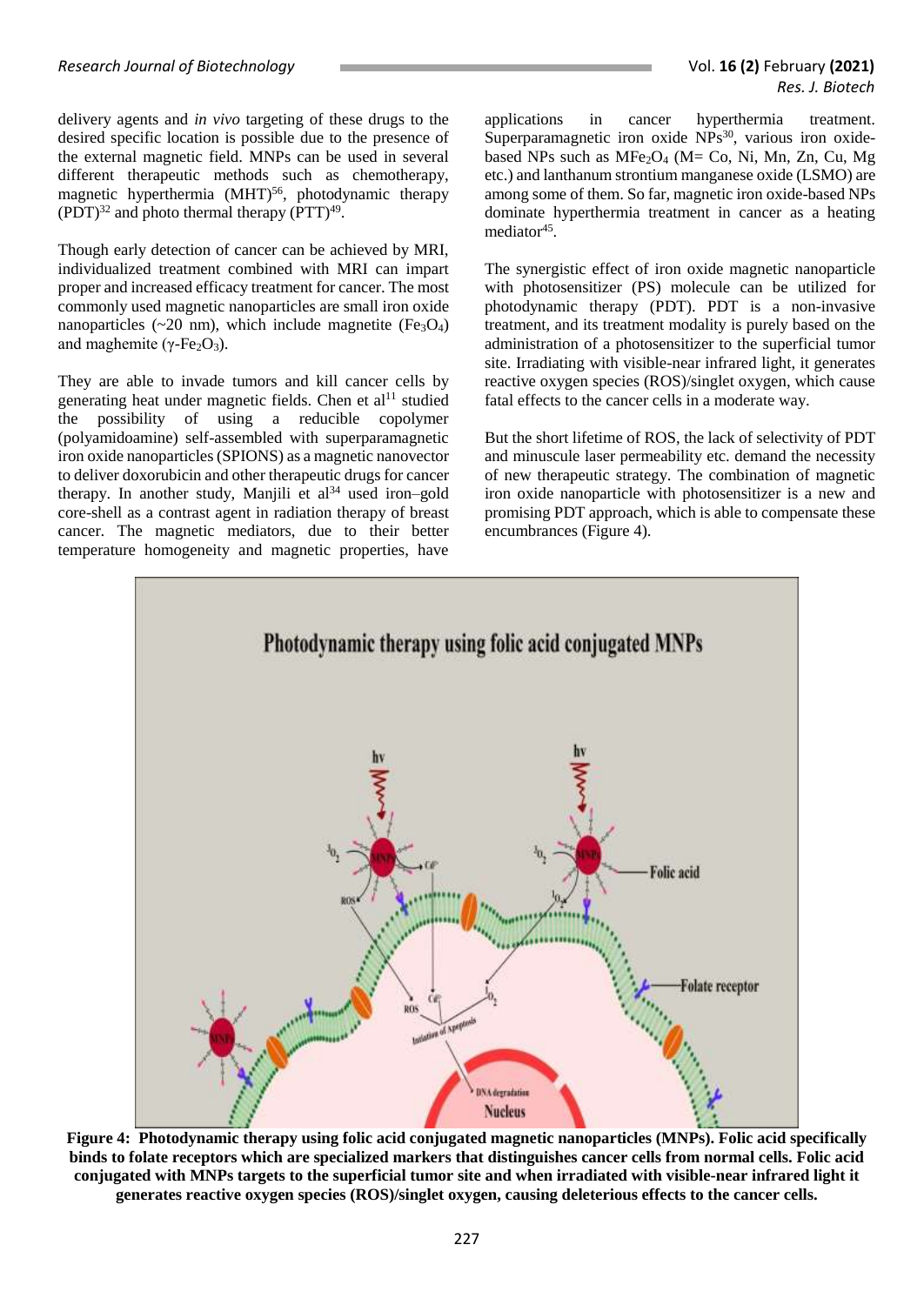Choi et al<sup>15</sup> designed magnetic submicron cobalt ferrite particles conjugated with a photosensitizer containing folic acid-(FA) and hematoporphyrin (HP) used as effective anticancer agents for PDTPs-FAs in prostate cancer cells (PC-3 cells). In addition to this, magnetic nanoparticle clusters were reported for the photothermal ablation of cancer cells. Here the photothermal effect of the nanoparticle is utilized for cancer therapy<sup>50</sup>. Recently in Photodynamic therapy (PDT) mediated cancer treatment, using external beam irradiation and a nanoparticle scintillator as the transducer, the early prevailing shallow penetration issue has been resolved. Great success has been achieved by using nanoparticles as either a scintillator or as a photosensitizer to mediate energy transfer and radical production in PDT <sup>6</sup>.

#### **Conclusion**

Nano based therapeutics has provided a robust system that may be used for treatment and diagnosis of cancer. Advances in nanotechnology proved that nanomaterials are highly potent soldiers for defeating cancer. With the use of various drug loaded nanodevices conjugated to ligand/antibodies, the possibility of simultaneous detection of multiple molecular targets/biological molecules in small tumor samples increased and nano-particles based *in vivo* imaging could allow simultaneous detection of cancer-related antigens.

Ongoing studies on its properties hold a futuristic relevant biomedical scenario for nanomaterials and the interplay of nanoparticles between therapy and diagnostics can contribute immensely to the theranostic platform in medicine in near future.

#### **Acknowledgement**

The authors acknowledge University of Kerala, Thiruvananthapuram for the infrastructure and academic support provided.

#### **References**

1. [Abbasi](https://www.ncbi.nlm.nih.gov/pubmed/?term=Abbasi%20E%5BAuthor%5D&cauthor=true&cauthor_uid=24994950) E. et al, Dendrimers: synthesis, applications, and properties, *[Nanoscale Res. Lett](https://www.ncbi.nlm.nih.gov/pmc/articles/PMC4074873/)*., **9(1)**, 247 **(2014)**

2. Akakuru O.U., Louis H., Oyebanji O.O., Ita B.I., Amos P.I. and Philip M., Utility of Nanomedicine for Cancer Treatment, *J. Nanomed. Nanotechnol.*, **9 (1)**, 481 **(2018)**

3. Ankush S., Amit K.G. and Goutam R., Recent Advances in Metal Nanoparticles in Cancer Therapy, *J. Drug Target*, **26(8)**, 1- 16 **(2017)**

4. Babu L.T. and [Paira](https://www.researchgate.net/scientific-contributions/39614998_Priyankar_Paira?_sg=luzPFVYwK0zvV5ebnae_VkE9MHnTEqdhBdlQAmegr690Ep_ROeMipTwzGUfSCbw_eaMPaO4.GbcEVYiSFmIck-uAniofR7NND3nW7x7UlIuWrbfHXay4HPX520n30RIhMG97P1CP3mKo2eYS05bXILKBWg6R4w) P., Application of Quantum Dots (QD) in Cancer Therapy: A Review, *Mini. Rev. Med. Chem.*, **17(14)**, 1406- 1415 **(2017)**

5. [Barbara K.](https://www.ncbi.nlm.nih.gov/pubmed/?term=Kneidl%20B%5BAuthor%5D&cauthor=true&cauthor_uid=25258529), [Michael P.,](https://www.ncbi.nlm.nih.gov/pubmed/?term=Peller%20M%5BAuthor%5D&cauthor=true&cauthor_uid=25258529) [Gerhard W.](https://www.ncbi.nlm.nih.gov/pubmed/?term=Winter%20G%5BAuthor%5D&cauthor=true&cauthor_uid=25258529), [Lars H.L.](https://www.ncbi.nlm.nih.gov/pubmed/?term=Lindner%20LH%5BAuthor%5D&cauthor=true&cauthor_uid=25258529) and [Martin H.](https://www.ncbi.nlm.nih.gov/pubmed/?term=Hossann%20M%5BAuthor%5D&cauthor=true&cauthor_uid=25258529), Thermosensitive liposomal drug delivery systems: state of the art review, *[Int. J. Nanomedicine](https://www.ncbi.nlm.nih.gov/pmc/articles/PMC4172103/)*, **9**, 4387–4398 **(2014)**

6. Benjamin C., Ian D. and Jin X., Nanoparticles to mediate X-rayinduced photodynamic therapy and Cherenkov radiation photodynamic therapy, *Wiley Interdiscip. Rev. Nanomed. Nanobiotechnol.*, **11(2)**, e1541 **(2019)**

7. Bhattacharyya S., Kudgus R.A., Bhattacharya R. and Mukherjee P., Inorganic nanoparticles in cancer therapy, *Pharm. Res.*, **28(2)**, 237–259 **(2011)**

8. [Biju V.](https://www.ncbi.nlm.nih.gov/pubmed/?term=Biju%20V%5BAuthor%5D&cauthor=true&cauthor_uid=19969062), [Mundayoor S.](https://www.ncbi.nlm.nih.gov/pubmed/?term=Mundayoor%20S%5BAuthor%5D&cauthor=true&cauthor_uid=19969062), [Omkumar R.V.](https://www.ncbi.nlm.nih.gov/pubmed/?term=Omkumar%20RV%5BAuthor%5D&cauthor=true&cauthor_uid=19969062), [Anas A.](https://www.ncbi.nlm.nih.gov/pubmed/?term=Anas%20A%5BAuthor%5D&cauthor=true&cauthor_uid=19969062) and [Ishikawa](https://www.ncbi.nlm.nih.gov/pubmed/?term=Ishikawa%20M%5BAuthor%5D&cauthor=true&cauthor_uid=19969062)  [M.](https://www.ncbi.nlm.nih.gov/pubmed/?term=Ishikawa%20M%5BAuthor%5D&cauthor=true&cauthor_uid=19969062), Bioconjugated quantum dots for cancer research: Present status, prospects and remaining issues, *Biotechnol. Adv.*, **28(2)**, 199–213 **(2010)**

9. [Bulbake U.](https://www.ncbi.nlm.nih.gov/pubmed/?term=Bulbake%20U%5BAuthor%5D&cauthor=true&cauthor_uid=28346375), [Doppalapudi S.](https://www.ncbi.nlm.nih.gov/pubmed/?term=Doppalapudi%20S%5BAuthor%5D&cauthor=true&cauthor_uid=28346375), [Kommineni N.](https://www.ncbi.nlm.nih.gov/pubmed/?term=Kommineni%20N%5BAuthor%5D&cauthor=true&cauthor_uid=28346375) and [Khan W.](https://www.ncbi.nlm.nih.gov/pubmed/?term=Khan%20W%5BAuthor%5D&cauthor=true&cauthor_uid=28346375), Liposomal Formulations in Clinical Use: An Updated Review, *Pharmaceutics*, **9(2)**, 1-33 **(2017)**

10. [Chakroun R.W.,](https://www.ncbi.nlm.nih.gov/pubmed/?term=Chakroun%20RW%5BAuthor%5D&cauthor=true&cauthor_uid=28544801) [Zhang P.](https://www.ncbi.nlm.nih.gov/pubmed/?term=Zhang%20P%5BAuthor%5D&cauthor=true&cauthor_uid=28544801), [Lin R.](https://www.ncbi.nlm.nih.gov/pubmed/?term=Lin%20R%5BAuthor%5D&cauthor=true&cauthor_uid=28544801), [Schiapparelli P.](https://www.ncbi.nlm.nih.gov/pubmed/?term=Schiapparelli%20P%5BAuthor%5D&cauthor=true&cauthor_uid=28544801), [Quinones-](https://www.ncbi.nlm.nih.gov/pubmed/?term=Quinones-Hinojosa%20A%5BAuthor%5D&cauthor=true&cauthor_uid=28544801)[Hinojosa A.](https://www.ncbi.nlm.nih.gov/pubmed/?term=Quinones-Hinojosa%20A%5BAuthor%5D&cauthor=true&cauthor_uid=28544801) and [Cui H.](https://www.ncbi.nlm.nih.gov/pubmed/?term=Cui%20H%5BAuthor%5D&cauthor=true&cauthor_uid=28544801), Nanotherapeutic systems for local treatment of brain tumors, *Wiley Interdiscip. Rev. Nanomed. Nanobiotechnol.*, **10(1)**, e1479 **(2017)**

11. Chen J., Shi M., Liu P., Ko A., Zhong W., Liao W. and Xing M.M., Reducible polyamidoamine-magnetic iron oxide self-assembled nanoparticles for doxorubicin delivery, *Biomaterials*, **35(4)**, 1240-1248 **(2014)**

12. Chen P.C., Mwakwari S.C. and Oyelere A.K., Gold nanoparticle: From nanomedicine to nanosensing, *Nanotechnol. Sci. Appl.*, **1**, 45-66 **(2008)**

13. Cheng Y., Samia A., Meyers J.D., Panagopoulos I., Fei B. and Burda C., Highly efficient drug delivery with gold nanoparticle vectors for *in vivo* photodynamic therapy of cancer, *J. Am. Chem. Soc.*, **130(32)**, 10643–10647 **(2008)**

14. Cherukuri P., Glazer E.S. and Curley S.A., Targeted hyperthermia using metal nanoparticles, *Adv. Drug Deliv. Rev.*, **62(3)**, 339-345 **(2010)**

15. [Choi K.H.](https://www.ncbi.nlm.nih.gov/pubmed/?term=Choi%20KH%5BAuthor%5D&cauthor=true&cauthor_uid=27607999), [Nam K.C.](https://www.ncbi.nlm.nih.gov/pubmed/?term=Nam%20KC%5BAuthor%5D&cauthor=true&cauthor_uid=27607999), [Malkinski L.](https://www.ncbi.nlm.nih.gov/pubmed/?term=Malkinski%20L%5BAuthor%5D&cauthor=true&cauthor_uid=27607999), [Choi E.H.](https://www.ncbi.nlm.nih.gov/pubmed/?term=Choi%20EH%5BAuthor%5D&cauthor=true&cauthor_uid=27607999), [Jung J.S.](https://www.ncbi.nlm.nih.gov/pubmed/?term=Jung%20JS%5BAuthor%5D&cauthor=true&cauthor_uid=27607999) and [Park B.J.](https://www.ncbi.nlm.nih.gov/pubmed/?term=Park%20BJ%5BAuthor%5D&cauthor=true&cauthor_uid=27607999), Size-Dependent Photodynamic Anticancer Activity of Biocompatible Multifunctional Magnetic Submicron Particles in Prostate Cancer Cells, *[Molecules](https://www.ncbi.nlm.nih.gov/pubmed/27607999)*, **21(9)**, 1187 **(2016)**

16. Chunwei P., Jiuyang L., Guifang Y. and Yan L., Lysyl oxidase activates cancer stromal cells and promotes gastric cancer progression: quantum dot-based identification of biomarkers in cancer stromal cells, *Int. J. Nanomed.*, **13**, 161–174 **(2018)**

17. Danhier F., Feron O. and Preat V., To exploit the tumor microenvironment: passive and active tumor targeting of nanocarriers for anticancer drug delivery, *J. Control Release*, **148(2)**, 135-146 **(2010)**

18. Duncan R., The dawning era of polymer therapeutics, *Nat. Rev. Drug Discov*., **2(5)**, 347-360 **(2003)**

19. Farokhzad O.C., Cheng J., Teply B.A., Sherifi I., Jon S., Kantoff P.W., Richie J.P. and Langer R., Targeted Nanoparticle-Aptamer Bioconjugates for Cancer Chemotherapy in vivo, [Proc.](https://www.ncbi.nlm.nih.gov/pubmed/16606824)  [Natl. Acad. Sci. U. S. A.](https://www.ncbi.nlm.nih.gov/pubmed/16606824), **103(16)**, 6315-6320 **(2006)**

20. Ghosh P., Han G., De M., Kim C.K. and Rotello V.M., Gold nanoparticles in delivery applications, *Adv. Drug Deliv. Rev.*, **60(11)**, 1307–1315 **(2008)**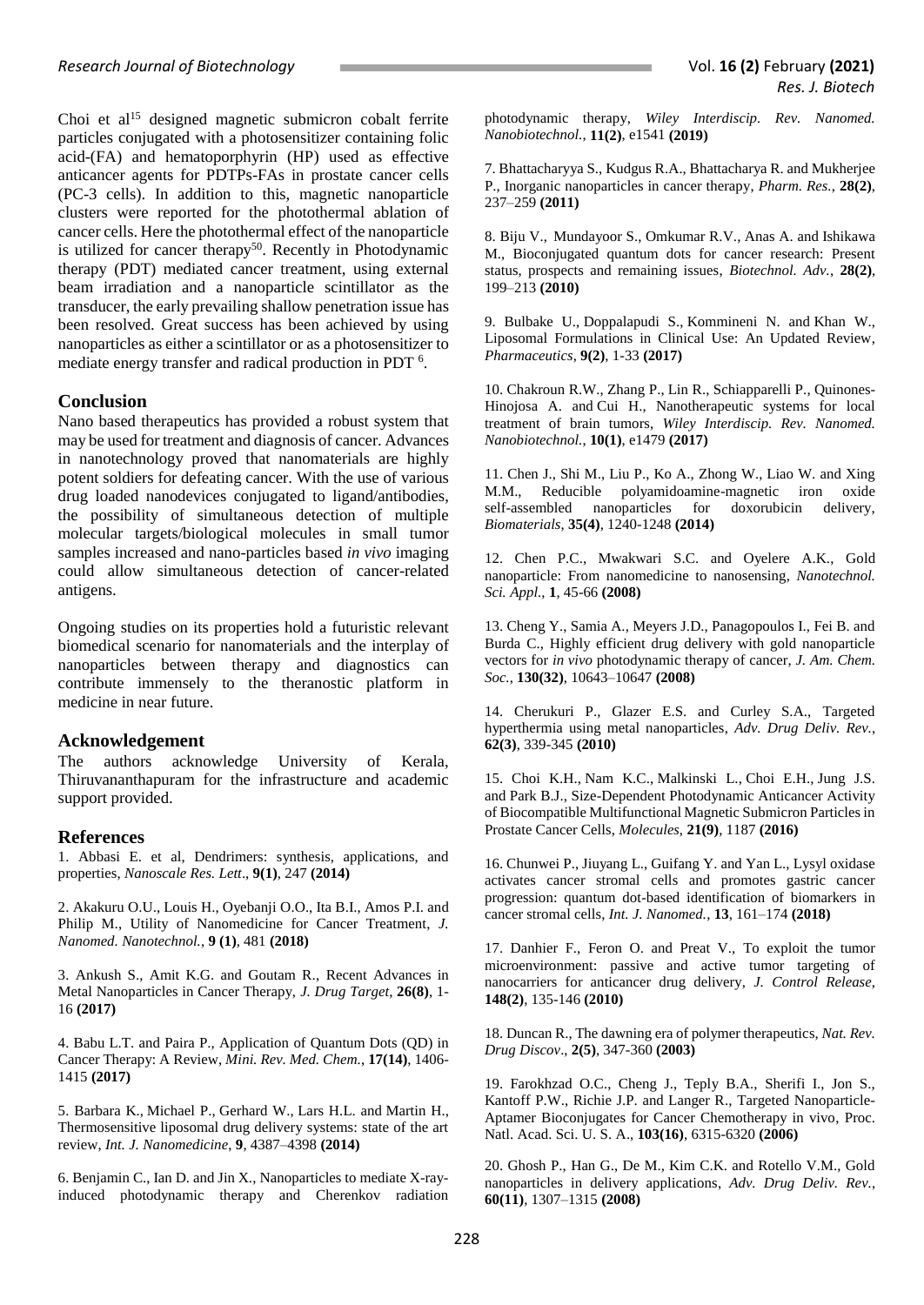21. [Gonzalez-Carter](https://www.sciencedirect.com/science/article/pii/S154996341830515X#!) D.A., [Ong](https://www.sciencedirect.com/science/article/pii/S154996341830515X#!) Z.Y., [McGilvery](https://www.sciencedirect.com/science/article/pii/S154996341830515X#!) C.M., [Dunlop](https://www.sciencedirect.com/science/article/pii/S154996341830515X#!) I.E.[, Dexter](https://www.sciencedirect.com/science/article/pii/S154996341830515X#!) D.T. and [Porter](https://www.sciencedirect.com/science/article/pii/S154996341830515X#!) A.E., L-DOPA functionalized, multibranched gold nanoparticles as brain-targeted nano-vehicles, *Nanomedicine*, **[15\(1\)](https://www.sciencedirect.com/science/journal/15499634/15/1)**, 1-11 **(2019)**

22. Gopalakrishna P., Nanomedicines for Cancer Therapy: An Update of FDA Approved and Those under Various Stages of development, *SOJ Pharm. Pharm. Sci.*, **1(2)**, 13 **(2014)**

23. Huang X., Jain P.K., El-Sayed I.H. and El-Sayed M.A., Gold nanoparticles: interesting optical properties and recent applications in cancer diagnostics and therapy, *Nanomedicin*e, **2(5)**, 681–693 **(2007)**

24. Ivask A., Mitchell A.J., Malysheva A., Voelcker N.H. and Lombi A., Methodologies and approaches for the analysis of cell– nanoparticle interactions, *Wiley Interdiscip. Rev. Nanomed. Nanobiotechnol.*, **10(3)**, e1486 **(2017)**

25. Johannsen M., Gneveckow U., Thiesen B., Taymoorian K., Cho C.H., Waldofner N., Scholz R., Jorda A., Loening S.A. and Wust P., Thermotherapy of prostate cancer using magnetic nanoparticles: feasibility, imaging and three-dimensional temperature distribution, *Eur. Urol*., **52(6)**, 1653–1661 **(2007)**

26. [Kaspar H.,](https://www.ncbi.nlm.nih.gov/pubmed/?term=Haume%20K%5BAuthor%5D&cauthor=true&cauthor_uid=27867425) [Soraia R.,](https://www.ncbi.nlm.nih.gov/pubmed/?term=Rosa%20S%5BAuthor%5D&cauthor=true&cauthor_uid=27867425) [Sophie G.,](https://www.ncbi.nlm.nih.gov/pubmed/?term=Grellet%20S%5BAuthor%5D&cauthor=true&cauthor_uid=27867425) Malgorzata A.S., Karl T.B., Andrey V.S., Kevin M.P., Jon G. and Nigel J.M., Gold nanoparticles for cancer radiotherapy: a review, *[Cancer](https://www.ncbi.nlm.nih.gov/pmc/articles/PMC5095165/)  [Nanotechnol](https://www.ncbi.nlm.nih.gov/pmc/articles/PMC5095165/)*., **7(1),** 8 **(2016)**

27. [Kefayat A.](https://www.ncbi.nlm.nih.gov/pubmed/?term=Kefayat%20A%5BAuthor%5D&cauthor=true&cauthor_uid=30594659), [Ghahremani F.](https://www.ncbi.nlm.nih.gov/pubmed/?term=Ghahremani%20F%5BAuthor%5D&cauthor=true&cauthor_uid=30594659), [Motaghi H.](https://www.ncbi.nlm.nih.gov/pubmed/?term=Motaghi%20H%5BAuthor%5D&cauthor=true&cauthor_uid=30594659) and [Amouheidari A.](https://www.ncbi.nlm.nih.gov/pubmed/?term=Amouheidari%20A%5BAuthor%5D&cauthor=true&cauthor_uid=30594659), Ultra-small but ultra-effective: Folic acid-targeted gold nanoclusters for enhancement of intracranial glioma tumors' radiation therapy efficacy, *[Nanomedicine](https://www.sciencedirect.com/science/journal/15499634)*, **[16](https://www.sciencedirect.com/science/journal/15499634/16/supp/C)**, 173-184 **(2019)**

28. Kelly K.L., Coronado E., Zhao L.L. and Schatz G.C., The Optical Properties of Metal Nanoparticles: The Influence of Size, Shape, and Dielectric Environment, *J. Phys. Chem. B.*, **107(3)**, 668-677 **(2003)**

29. Khandare J. and Minko T., Polymer–drug conjugates: progress in polymeric drugs, *Prog. Polym. Sci*., **31(4)**, 359–397 **(2006)**

30. Laurent S., Dutz S., Häfeli U.O. and Mahmoudi M., Magnetic fluid hyperthermia: Focus on superparamagnetic iron oxide NPs, *Adv. Colloid Interface Sci.*, **166(1-2)**, 8-23 **(2011)**

31. Lee C.C., MacKay J.A., Frechet J.M. and Szoka F.C., Designing dendrimers for biological applications, *Nat. Biotechnol.*, **23**, 1517–1526 **(2005)**

32. Li L., Nurunnabi M., Nafiujjaman M., Jeong Y.Y., Lee Y.K. and Huh K.M., A photosensitizer-conjugated magnetic iron oxide/gold hybrid nanoparticle as an activatable platform for photodynamic cancer therapy, *J. Mat. Chem. B.*, **2(19)**, 2929-2937 **(2014)**

33. Majoros I.J., Thomas T.P., Mehta C.B. and Baker J.R., Poly(amidoamine) dendrimer-based multifunctional engineered nanodevice for cancer therapy, *J. Med. Chem*., **48(19)**, 5892–5899 **(2005)**

34. Manjili H.K., Naderi-Manesh H., Mashhadikhan M., Ma' mani L., Nikzad S. and Al Mussawi S., The effect of iron-gold core shell magnetic nanoparticles on the sensitization of breast cancer cells to irradiation, *Paramed J Sci*., **5(2)**, 85 **(2014)**

35. Manu J.M., Nair J.B., Adukkadan R.N., Hari N., Pillai R.K., Nair A.J., Maiti K.R. and Therakathinal S.T., Exploration of Biogenic Nano-chemobiotics Fabricated by Silver Nanoparticle and Galactoxyloglucan with an Efficient Biodistribution in Solid Tumor Investigated by SERS Fingerprinting, *[ACS Appl. Mater.](https://www.ncbi.nlm.nih.gov/pubmed/28534412)  [Interfaces](https://www.ncbi.nlm.nih.gov/pubmed/28534412)*, **9(23)**, 19578–19590 **(2017)**

36. Meijia W. and Shengwu H., Magnetic nanoparticles in cancer diagnosis, drug delivery and treatment, *Mol Clinl Onco*, **7(5)**, 738- 746 **(2017)**

37. Neha N., Aquasomes: Self-assembled systems for the delivery of bioactive molecules, *Asian J. Pharm*., **6(2)**, 95-100 **(2012)**

38. Paciotti G.F., Myer L., Weinreich D., Goia D., Pavel N., McLaughlin R.E. and Tamarkin L., Colloidal gold: a novel nanoparticle vector for tumor directed drug delivery, *Drug Deliv*., **11(3)**, 169–183 **(2004)**

39. Porcel E., Liehn S., Remita H., Usami N., Kobayashi K., Furusawa Y., Le Sech C. and Lacombe S., Platinum nanoparticles: a promising material for future cancer therapy?, *Nanotechnology*, **21(8)**, 085103 **(2010)**

40. Qiao Y., Wan J., Zhou L., Ma W., Yang Y., Luo W., Yu Z. and Wang H., Stimuli-responsive nanotherapeutics for precision drug delivery and cancer therapy, *Wiley Interdiscip. Rev. Nanomed. Nanobiotechnol.*, **11(1)**, e1527 **(2019)**

41. Quintana A., Raczka E., Piehler L., Lee I., Myc A., Majoros I., Patri A.K., Thomas T., Mule J. and Baker J.R. Jr., Design and function of a dendrimer-based therapeutic nanodevice targeted to tumor cells through the folate receptor, *Pharm. Res.*, **19(9)**, 1310– 1316 **(2002)**

42. [Riley M.K. and](https://www.ncbi.nlm.nih.gov/pubmed/?term=Riley%20MK%5BAuthor%5D&cauthor=true&cauthor_uid=28452950) [Vermerris](https://www.ncbi.nlm.nih.gov/pubmed/?term=Vermerris%20W%5BAuthor%5D&cauthor=true&cauthor_uid=28452950) W., Recent Advances in Nanomaterials for Gene Delivery—A Review, N*[anomaterials](https://www.ncbi.nlm.nih.gov/pmc/articles/PMC5449975/)  [\(Basel\)](https://www.ncbi.nlm.nih.gov/pmc/articles/PMC5449975/)*, **7(5)**, e94 **(2017)**

43. Ru W., [Junjie D., Dongsheng H.,](https://www.sciencedirect.com/science/article/abs/pii/S1549963418305720#!) Ershuang Y., Wenqian Y., Di S., Yanni J., Zijie Q., Tomas J.W. and Yan S., PEGylated hollow gold nanoparticles for combined X-ray radiation and photothermal therapy *in vitro* and enhanced CT imaging *in vivo*, *[Nanomedicine](https://www.sciencedirect.com/science/journal/15499634)*, **[16](https://www.sciencedirect.com/science/journal/15499634/16/supp/C)**, 195-205 **(2019)**

44. Sahay G., Kim J.O., Kabanov A.V. and Bronich T.K., The exploitation of differential endocytic pathways in normal and tumor cells in the selective targeting of nanoparticulate chemotherapeutic agents, *Biomaterials*, **31(5)**, 923–933 **(2010)**

45. Salunkhe A.B., Khot V.M. and Pawar S.H., Magnetic Hyperthermia with Magnetic Nanoparticles: A Status Review, *Curr Top Med. Chem*., **14(5)**, 1-19 **(2014)**

46. Sangeeta R., An overview of doxorubicin formulations in cancer therapy, *J. Can. Res. Ther*., **10(4),** 853-858 **(2014)**

47. Sanjay S.J., Pramod S.J., Neha M.D., Kisan R.J. and Vilasrao J.K., Aquasomes: a novel drug carrier, *J. Appl. Pharm. Sci*., **2(1)**, 184-192 **(2012)**